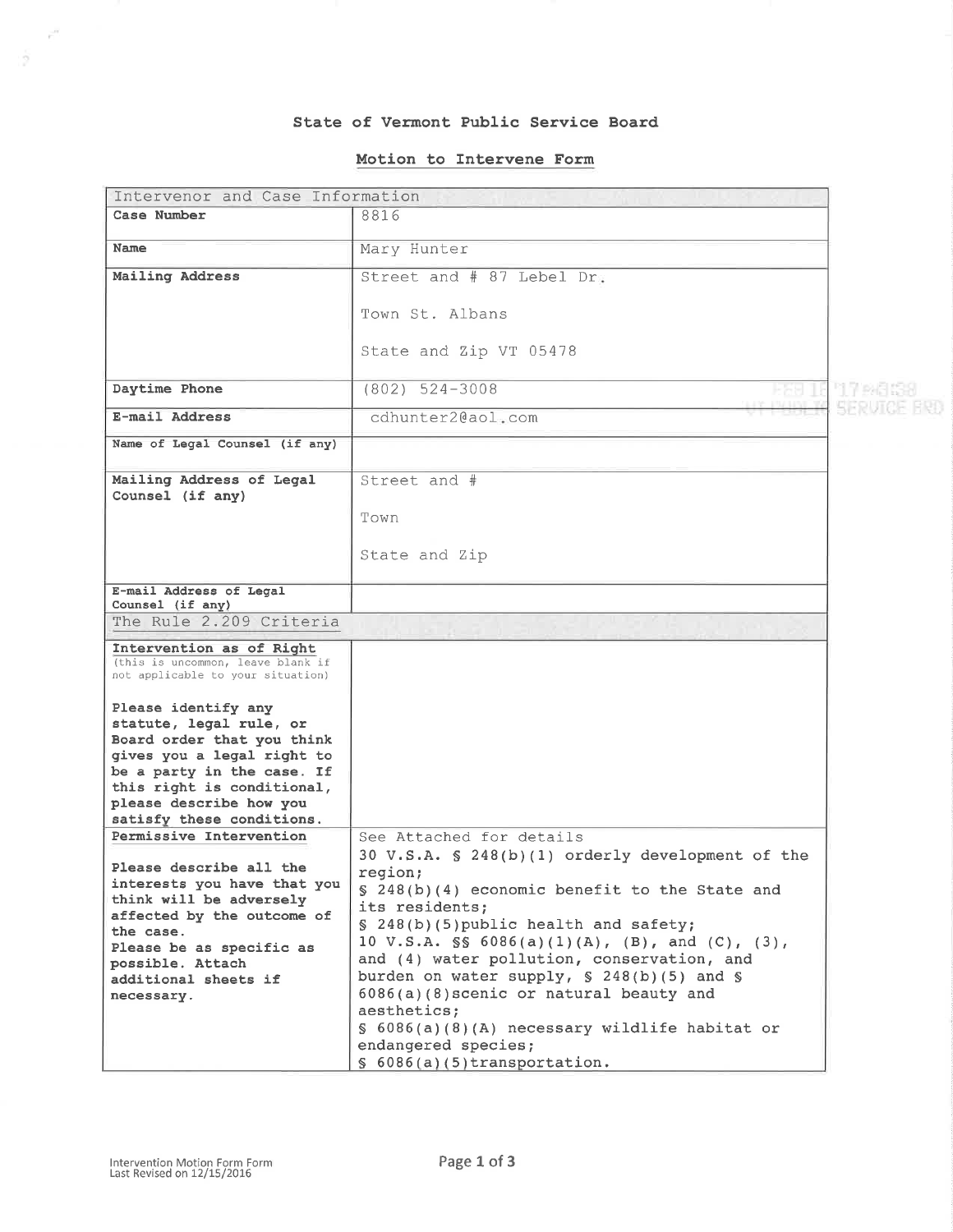| Please state whether there are<br>other ways to protect your<br>interest(s) besides as a party<br>participating in this<br>proceeding. If there is no other<br>way for you to protect your<br>interests, please state this<br>fact. Please also explain<br>whether there is already a party<br>in the case who has the same or<br>similar interest(s) to be<br>protected in the case. | There is no other way for me to protect my<br>interests. |  |
|---------------------------------------------------------------------------------------------------------------------------------------------------------------------------------------------------------------------------------------------------------------------------------------------------------------------------------------------------------------------------------------|----------------------------------------------------------|--|
| Certification This section may be completed by the intervenor or a duly authorized representative.<br>I certify that the information provided on this form is true and accurate to the<br>best of my knowledge.<br>Print Name<br>Mary Hunter                                                                                                                                          |                                                          |  |
| Mary a. Hunter<br>Signature                                                                                                                                                                                                                                                                                                                                                           | Feb. 16, 2017<br>Date                                    |  |

 $\overline{\phantom{a}}$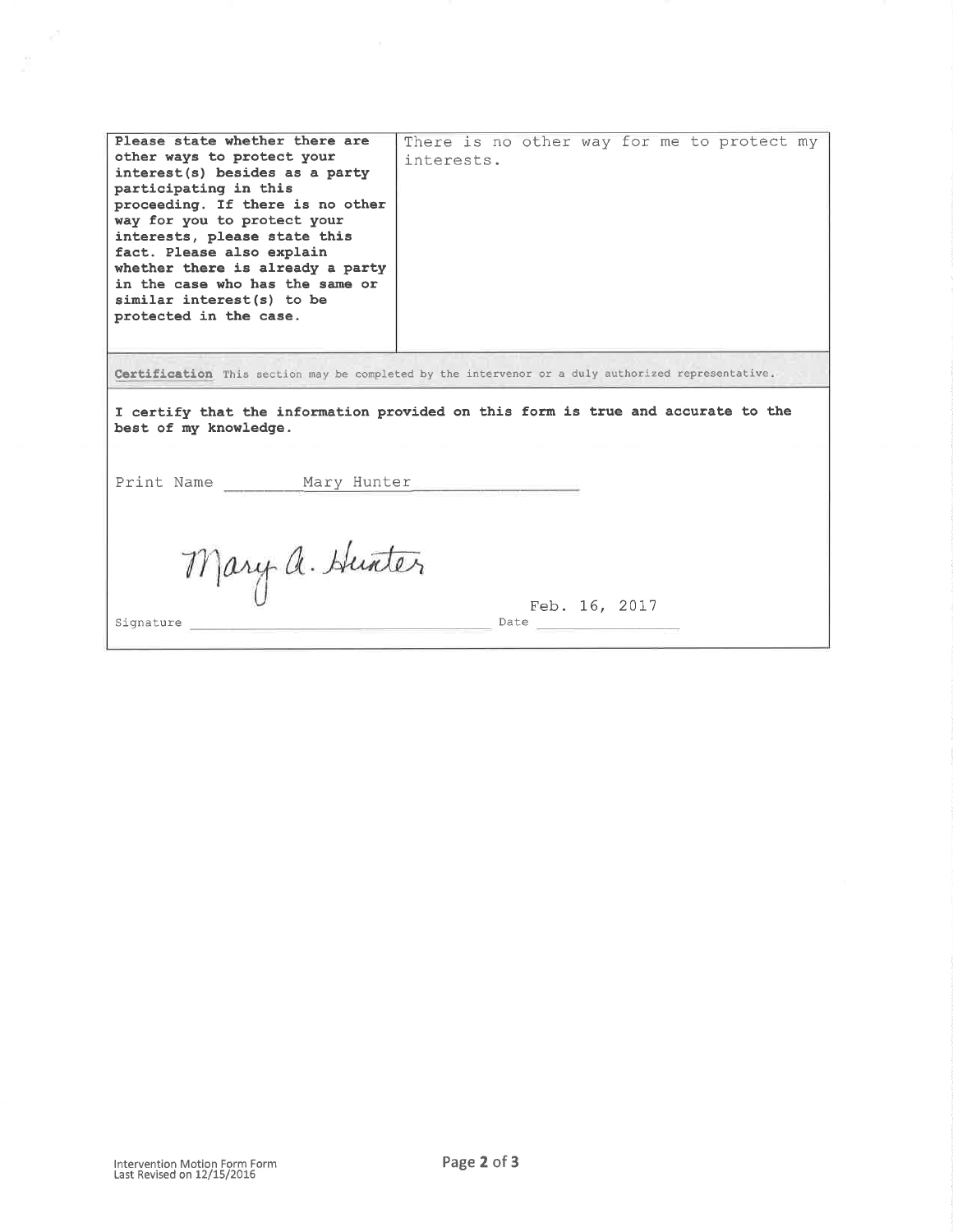#### STATE OF VERMONT

#### PUBLIC SERVICE BOARD

Docket # 88L6

Petition of Swanton Wind LLC

### MEMORANDUM OF MARY HUNTER IN SUPPORT OF

### MOTION TO INTERVENE

l, MARY HUNTER, in support of the motion to intervene filed by myself and subject to the penalties of perjury, do hereby state the following facts which are true to the best of my knowledge and ability.

1. I reside at 87 Lebel Dr., St. Albans Vermont. My physical address is in St. Albans Vermont. Our home is approximately 4,300 feet from the project. The project will be audible and visible from our home,

2. We have lived at this address since April of 2005. The views and surroundings were some of the main factors in purchasing our homestead. Construction of this project will diminish our views and we have concerns about the auditory of our home.

3. Another key factor in purchasing our home was the peace and quiet of the surrounding neighborhood. We enjoy being outside - watching the night sky, photographing nature, etc. The project results would ruin the enjoyment.

4. My wife is susceptible to motion sickness, headaches, and sinusitis. There is concern that shadow flicker and air pressure will cause issues with her physical well-being.

5. We house an indoor-only cat. He is a big part of our family and being that the sun will rise behind this project every day, the shadow flicker is something in which our feline friend will have to deal with what he is seeing. lt has been said that pets can run in circles chasing these shadows and are more susceptible to epileptic seizures. This can be life altering for them.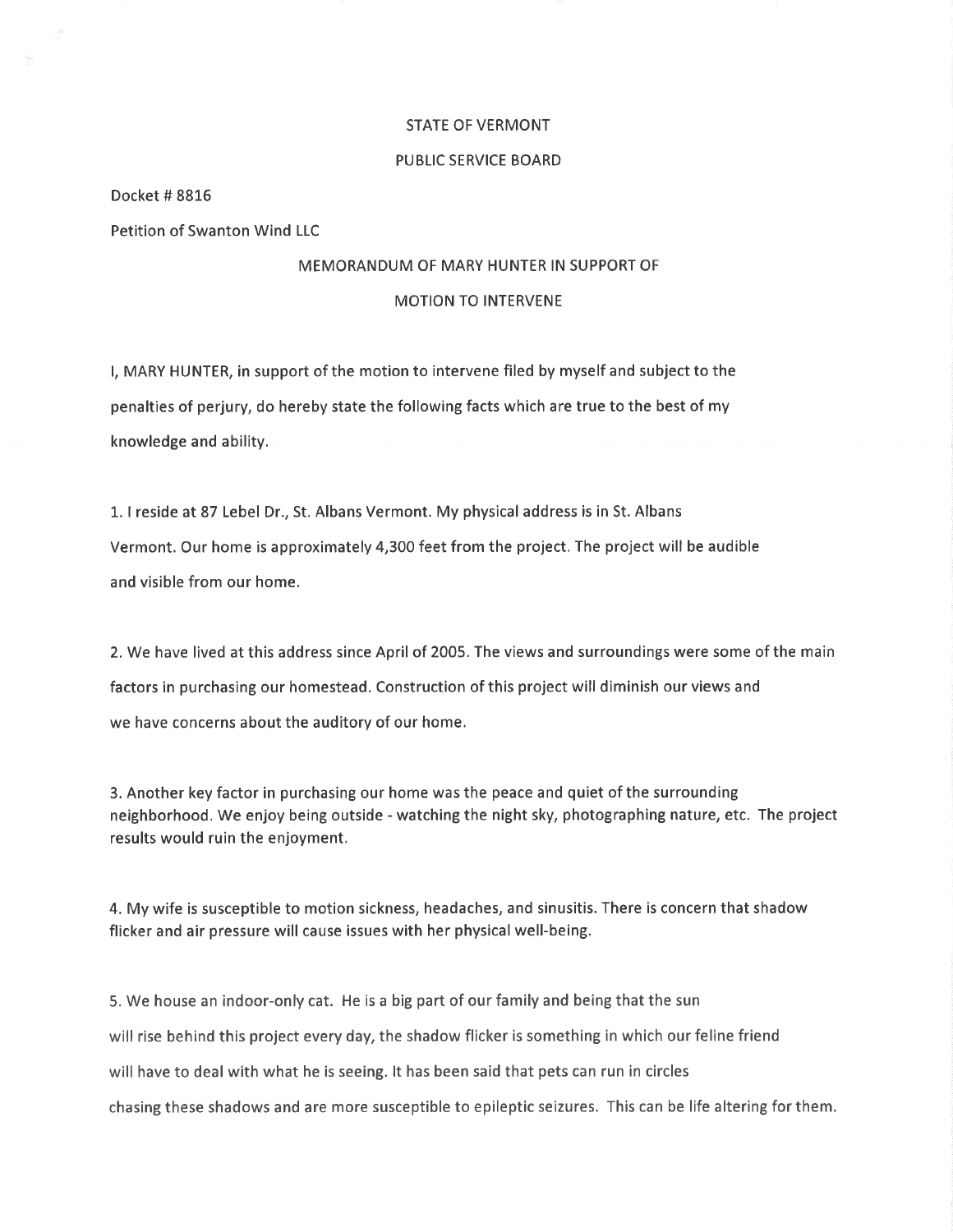6. Being closer than 4,300 feet also concerns me with the proposed blasting and drilling for this project that my dwelling could be susceptible to damage. The foundation could crack, my water supply could be damaged or contaminated by this project.

7. We have a lot of wildlife visit our house over the course of a year. We have alltypes of birds we feed and love to watch. We also have deer and turkey. We enjoy listening to birds in a nice quiet relaxing atmosphere. All this tranquility will be destroyed by this project if it is approved.

8. lf the project is approved it will send sediment from cements and petroleum based products from turbines and equipment to flow through the streams and into the Lake. Why would the state approve such projects that damage our beautiful Lake that we have spent millions on to preserve and protect?

9. This area is a main passage for our Canadian geese which fly around here in flocks of hundreds twice a year. They use the corn fields at the bottom of the hill to bed down for the evening while migrating in either direction seasonally. They definitely are at heights below 500 feet that we will surely lose many due to this flight path having these turbines with their spinning propellers injuring and killing some. They fly from the Fairfield pond to the corn fields to bed and feed as a routine. Sad to have this taken from them, as well.

10. A very major concern is the real estate value. We have worked hard all of our lives to purchase a beautiful home. I have been told by realtors that your home's value will diminish after <sup>a</sup> project like this has been approved.

11. The quiet and peaceful atmosphere will be ruined by the sounds and sites of lndustrial turbines. Eventually the water could become contaminated by the run off from the ridge and from the construction of this project.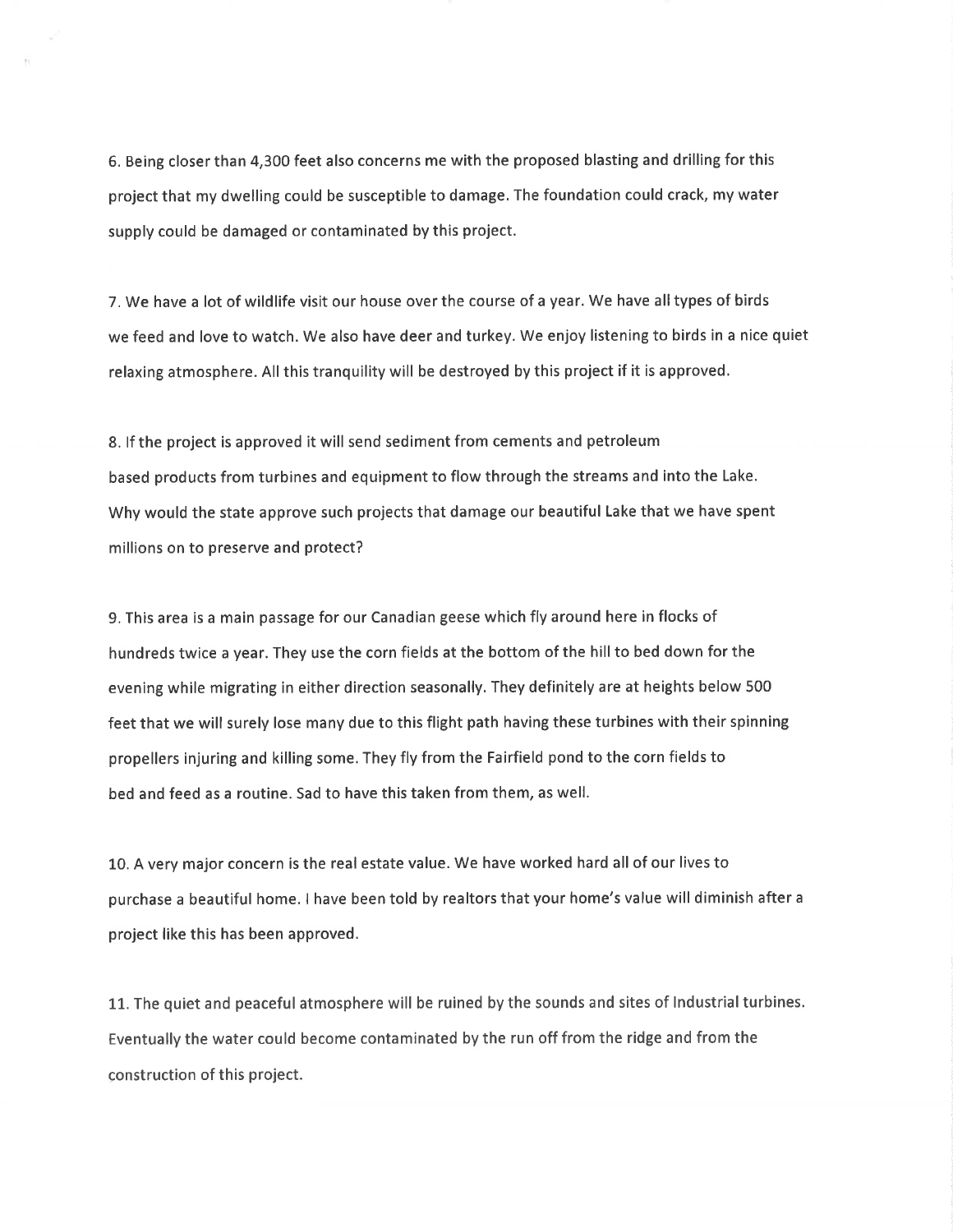L2. We do not have central air and, therefore, typically live with open windows and doors during nice weather days. The audible component will make that infeasible and the shadow flicker component will require light sensitive window treatments. Thereby, these issues will be impacting our comfortable lifestyle. The noise distraction will make sleeping a very stressful situation, as sleep is an important

Part of our health, as well.

Mary a. Hunter

Mary Hunter Date: 2/16/2017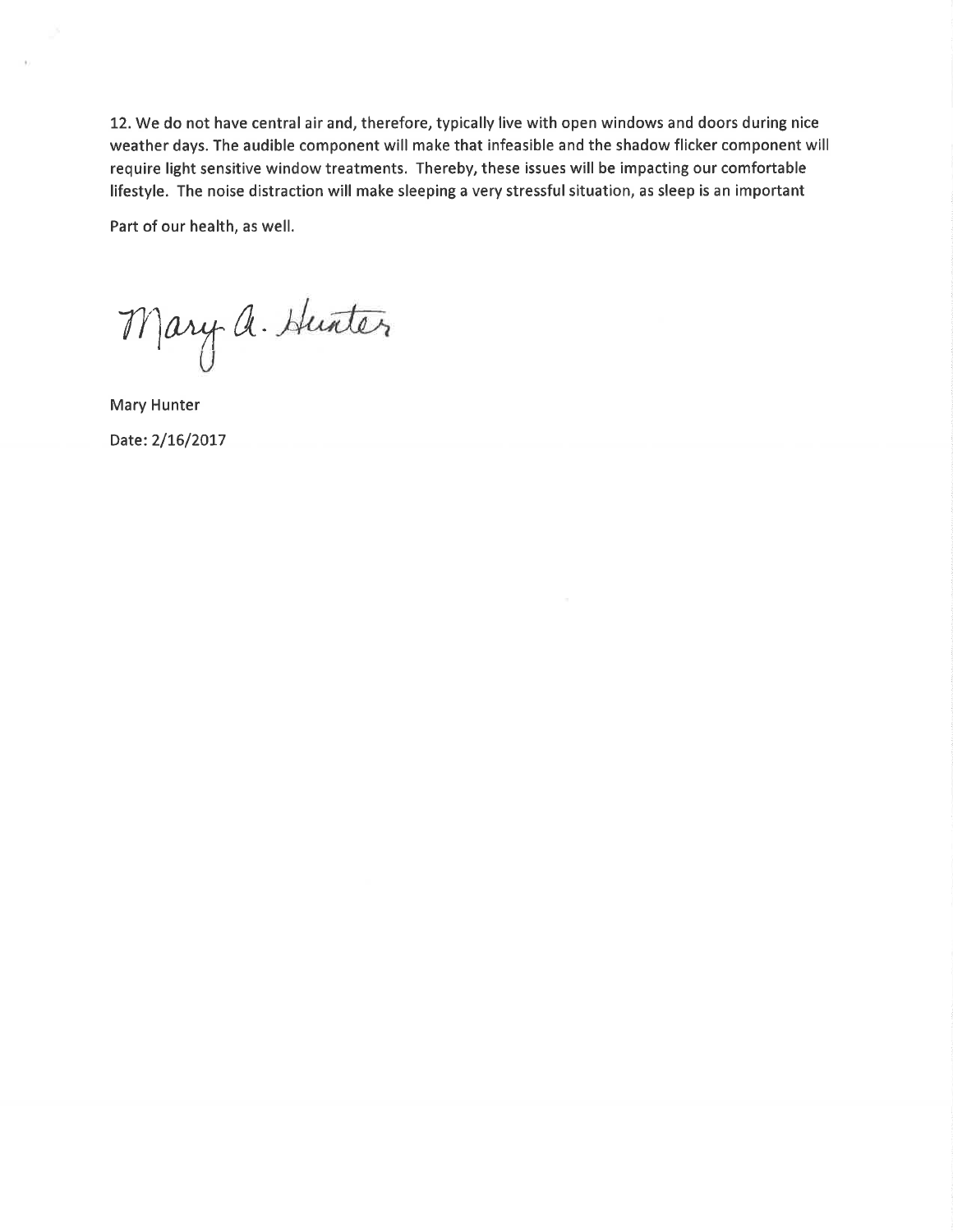# STATE OF VERMONT PUBLIC SERVICE BOARD

Docket No. 8816

Petition of Swanton Wind LLC for a certificate of public ) good, pursuant to 30 V.S.A. \$ 248, for the construction ) of an up to 20 MW wind-powered electric generation <br>plant powered by up to 7 wind turbines located along ) plant powered by up to 7 wind turbines located along ) Rocky Ridge in Swanton, Vermont (1988)

# CERTIFICATE OF SERVICE

We, Brian and Penny Dubie, et.al., certify that on February 16, 2017, copies of the foregoing Notices of Appearance, and Motion to Intervenes of Brian and Penny Dubie, Jeanne Royer, Judith and Patrick Luneau, Karen and Leo Mclaughlin, Sally and Bruce CoIIopy, Kaye and Frank B . Mehaffey, Jr., Terrance Smith, David A. Goodrich, Robert Perkins, Patricia Messier, Sarah & Ed Ferguson, Ian and Danielle Garrant, Curtis Swan and Sara Luneau-Swan, Dan and Nancy Dunne, Erynn & Tyrell Boudreau, Dennis Hendy and Diane Bell, Mary and Mark Bushey, Steve Woodward, Kenneth Fox, Michelle and Luc Deslandes, David Butterfield, Bradley Stott and Jennifer Belanger, Clark and Carol Palmer, Paula Pearsall, Greg Pierce ønd Paula Kane, Mark and Marianne Dubie, Marie and Gil Tremblay, Patricia Rainville and John Smith, Kevin and Dolores Nichols, Jessica Decker and Lance Desautels, Suzanne Seymour, Mary Hunter, Todd Poirier in the above-referenced matter, were served via First-Class U.S. Mail on the interested persons designated in the following Service List.

Respectfully submitted this  $16<sup>th</sup>$  day of February, 2017.

By:  $\bigwedge u\not\uparrow v$ Dibio

Brian Dubie Penny Dubie 770 McKenzie Road Fairfield, VT 05455 (802) 734-1877  $pennydubic@gmail.com$